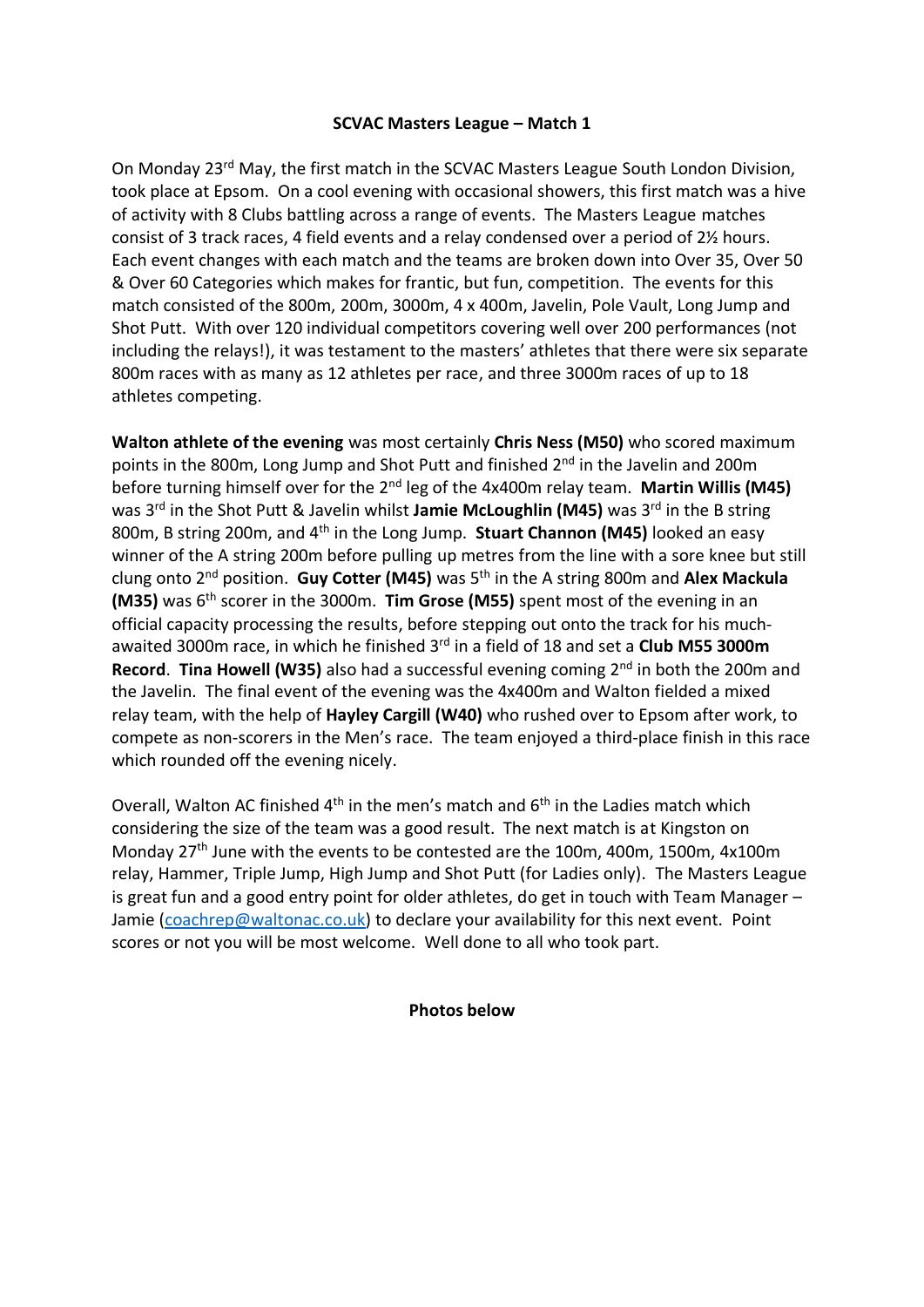

**Chris and Guy in action in their respective 800m races**



**Awesome foursome 4x400m 'mixed' relay team**

## **BMAF Pentathlon and 10000m Track Championships**

The British Masters Pentathlon and 10000m Championships took place earlier on this month in Horspath, Oxford on Sunday  $8<sup>th</sup>$  May. In very high temperatures the athletes competed over the course of the day in the hope of bring back some medals. **Mike Futtit (M55)** finished in 5th position in the M55 Pentathlon setting a **M55 Club Record** in both the **Long Jump and Pentathlon**. **Chris Ness (M50)** also finished in 5th place in the M50 Pentathlon in a competition that didn't run to the timetable and meant a very long day in the searing heat. The afternoon heat made the 10000m a very tough event, but nonetheless **Duncan**